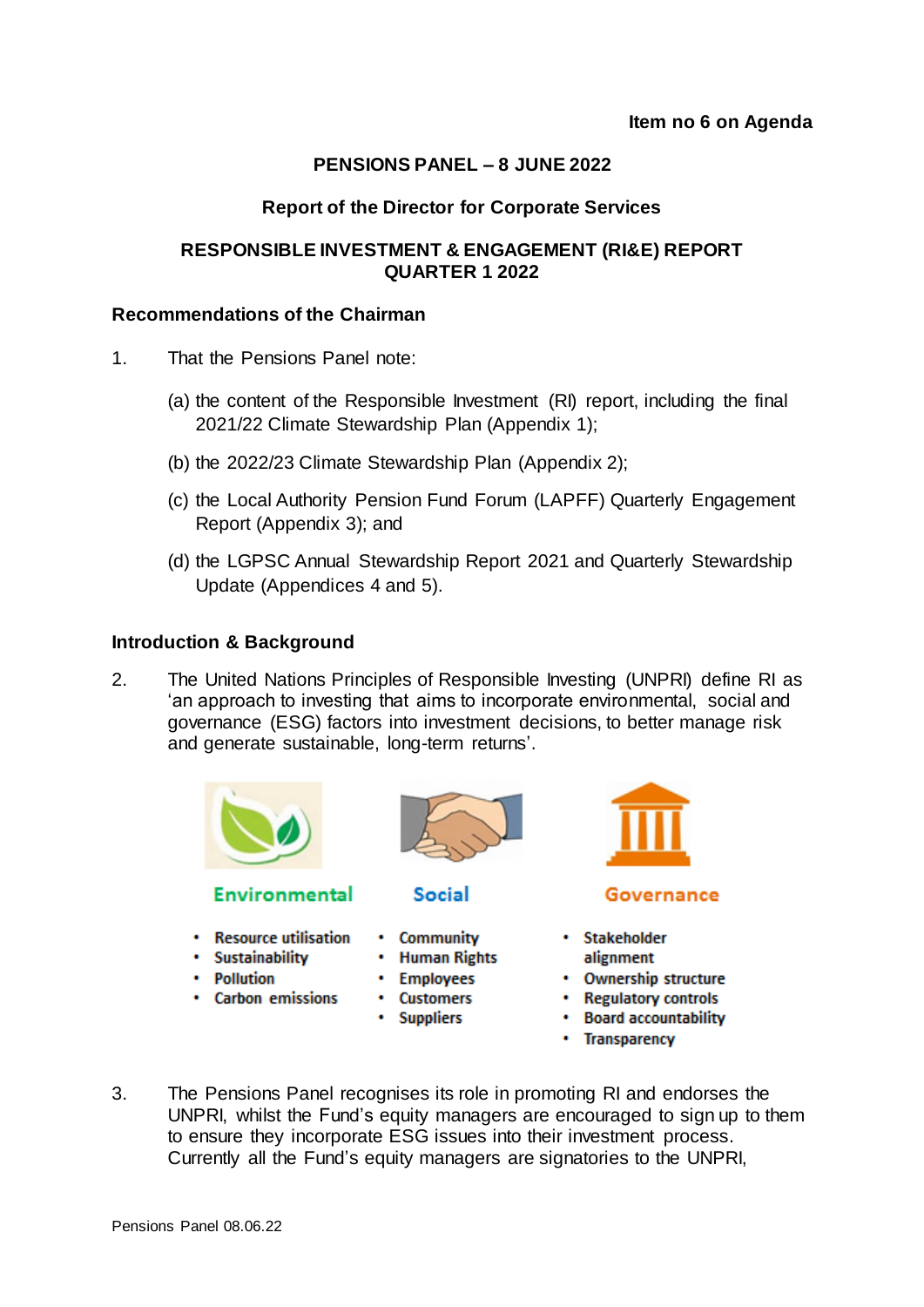including those within the LGPS Central Active External Global Equity Multi Manager sub-fund.

- 4. The Local Government Pension Scheme (Management and Investment of Funds) Regulations 2016 require the Pension Fund to have an Investment Strategy Statement (ISS) which must refer to the way in which the authority takes RI into account in the selection, non-selection, retention and realisation of investments. The latest version of the ISS includes investment beliefs, specific to RI. The latest version of the ISS is available on the Pension Fund's website [www.staffspf.org.uk.](http://www.staffspf.org.uk/)
- 5. In 2020, the Financial Reporting Council launched an updated UK Stewardship Code. The Code took effect from 1 January 2020 and aims to improve stewardship practices by setting a substantially higher standard than before. Under the 2016 Regulations, the Fund was accepted as a Tier 1 signatory of the UK Stewardship Code in 2017 and reaffirmed in 2018. Existing signatories to the Code are required to submit a Stewardship Report that meets the FRC's new reporting expectations. Further information will be brought to the Panel in 2022 on the work the Fund does, to meet the criteria of the enhanced UK Stewardship Code.
- 6. The Fund's 2018 Statement of Compliance with the UK Stewardship Code, as well as individual investment manager's RI policies and the UNPRI, are available on the Staffordshire Pension Fund website. [www.staffspf.org.uk.](https://www.staffspf.org.uk/Finance-and-Investments/Corporate-Governance-and-Responsible-Investment/Corporate-Governance.aspx)
- 7. The Fund regularly receives ESG reports from its investment managers, and these are publicly available on the investment managers websites. More recently, it is pleasing to note that these have begun to include reports from investment managers who invest in private markets, such as Partners' Group (Private Equity) Corporate Sustainability Report and Gresham House's (Residential Property) Sustainable Investment Report.

## **Climate Change Strategy (CCS)**

8. In February 2022, the Pensions Committee approved the Fund's first Climate Change Strategy (CCS) which sets out the Fund's approach to managing the risks and opportunities presented by climate change, with the aim of achieving a net-zero carbon investment portfolio by 2050. To guide and monitor the Fund's decarbonisation roadmap, a series of 2030 targets have been included in the CCS. The CCS is available on the Fund's website [www.staffspf.org.uk.](https://www.staffspf.org.uk/Finance-and-Investments/Corporate-Governance-and-Responsible-Investment/Corporate-Governance.aspx)

## **Climate Stewardship Plan (CSP) and Engagement**

9. Following the production of the Climate Risk report by LGPS Central Ltd, which was presented to the Pensions Committee in March 2021, Fund Officers produced a 2021/22 Climate Stewardship Plan (CSP). The CSP has been a working document for 2021/22, and the final version detailing the engagement carried out in 2021/22 is attached as Appendix 1. The amount of engagement that has taken place over the year should be commended and whilst there is always more that could be done, time and resource continue to be limiting factors.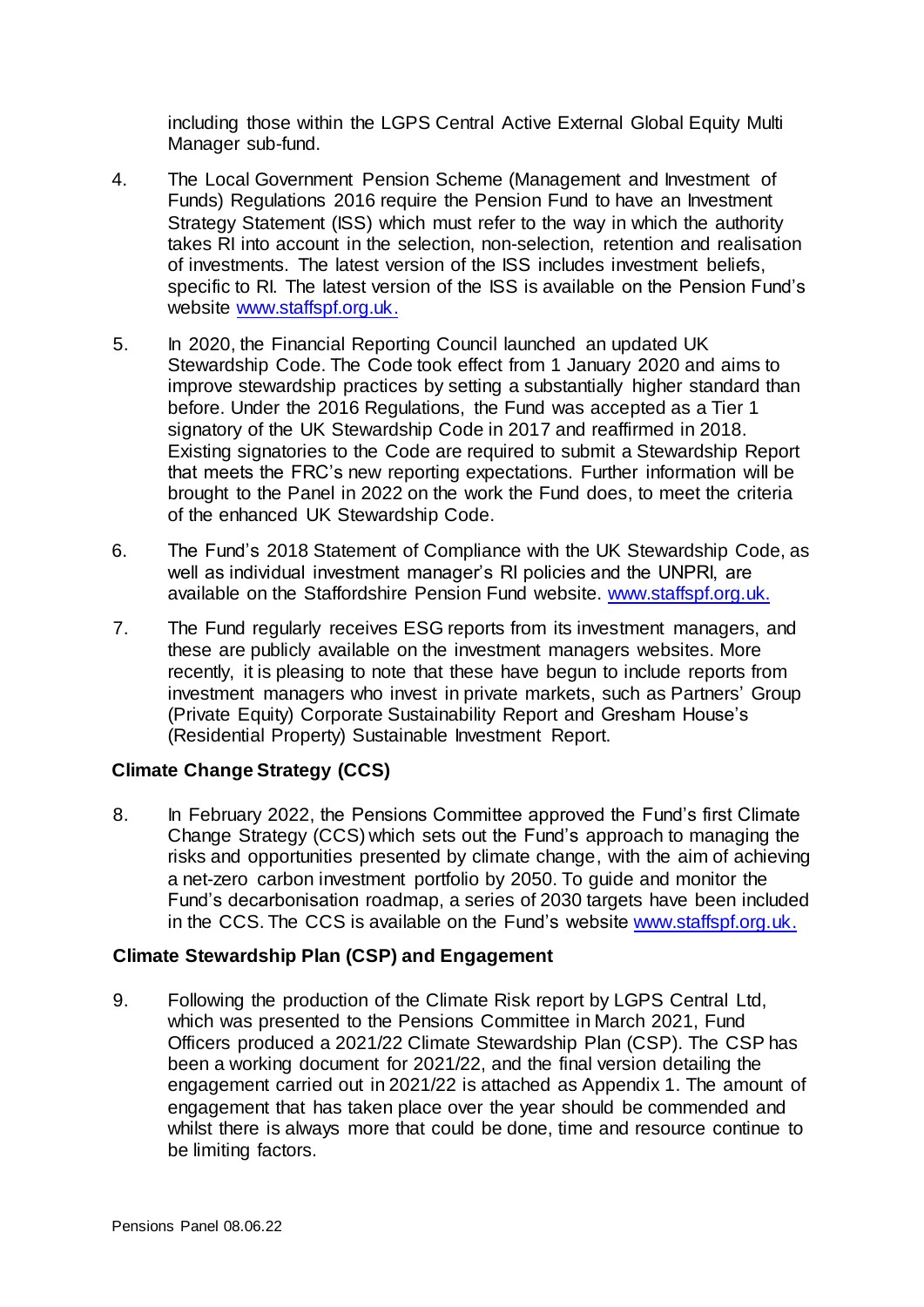- 10. A new CSP for 2022/23 was approved by the Pensions Committee, alongside the Fund's CCS, in February 2022 and this is attached at Appendix 2. Engagement activity for 2022/23 will be reported against the 2022/23 CSP as part of future RI&E reports to the Panel.
- 11. As the Fund appoints external investment managers, engagement with individual companies is delegated to these managers and the investment managers of pooled funds, in which the Fund also invests (e.g., LGPS Central Funds) and jointly as part of LAPFF. Information on manager engagement and voting is requested routinely, as part of the quarterly reporting the Fund receives from each of the managers. In Q12022 managers' engagement topics included:
	- Meeting with a Pharmaceutical company to discuss board diversity and inclusivity in the workplace.
	- Meeting with a Telecommunications company to discuss carbon neutrality and targets for reducing Scope 1 and 2 emissions.
	- Writing to Oil companies on emissions reporting and emissions reduction plans.
	- Engaging with policy makers worldwide on Sustainable Green Finance and ESG policies.
	- Engagement with Banks on decarbonisation targets for financing of high emission-sectors.

# **LAPFF Quarterly report**

- 12. LAPFF's Q1 2022 Engagement Report is attached for information at Appendix 3. Staffordshire joined LAPFF in March 2013, to reaffirm its commitment to RI&E matters. As always, Pensions Panel Members are encouraged to read the report as it highlights the good work LAPFF does in engaging with organisations on behalf of its members. Examples of engagement from the last quarter included:
	- LAPFF continued to ask several companies to undertake human rights impact assessments on their operations in the Occupied Palestinian Territories (OPT). LAPFF met with two companies this quarter, Motorola, alongside representatives for LGPS Central, and Bezeq. Bezeq is the first company LAPFF has met on this topic that operates under Israeli state law, and they provided an overview of their operations and the areas in which they operate. LAPFF will continue to engage with companies who operate in the OPT – many of whom do not appear to have sufficient human rights due diligence processes in place, or even a human rights policy. LAPFF will need to carefully consider their voting recommendations, given that the OPT is a conflict zone, which requires enhanced human rights due diligence.
	- LAPFF have recently produced a paper on mining and human rights. This details the engagement they have undertaken, and which they will continue to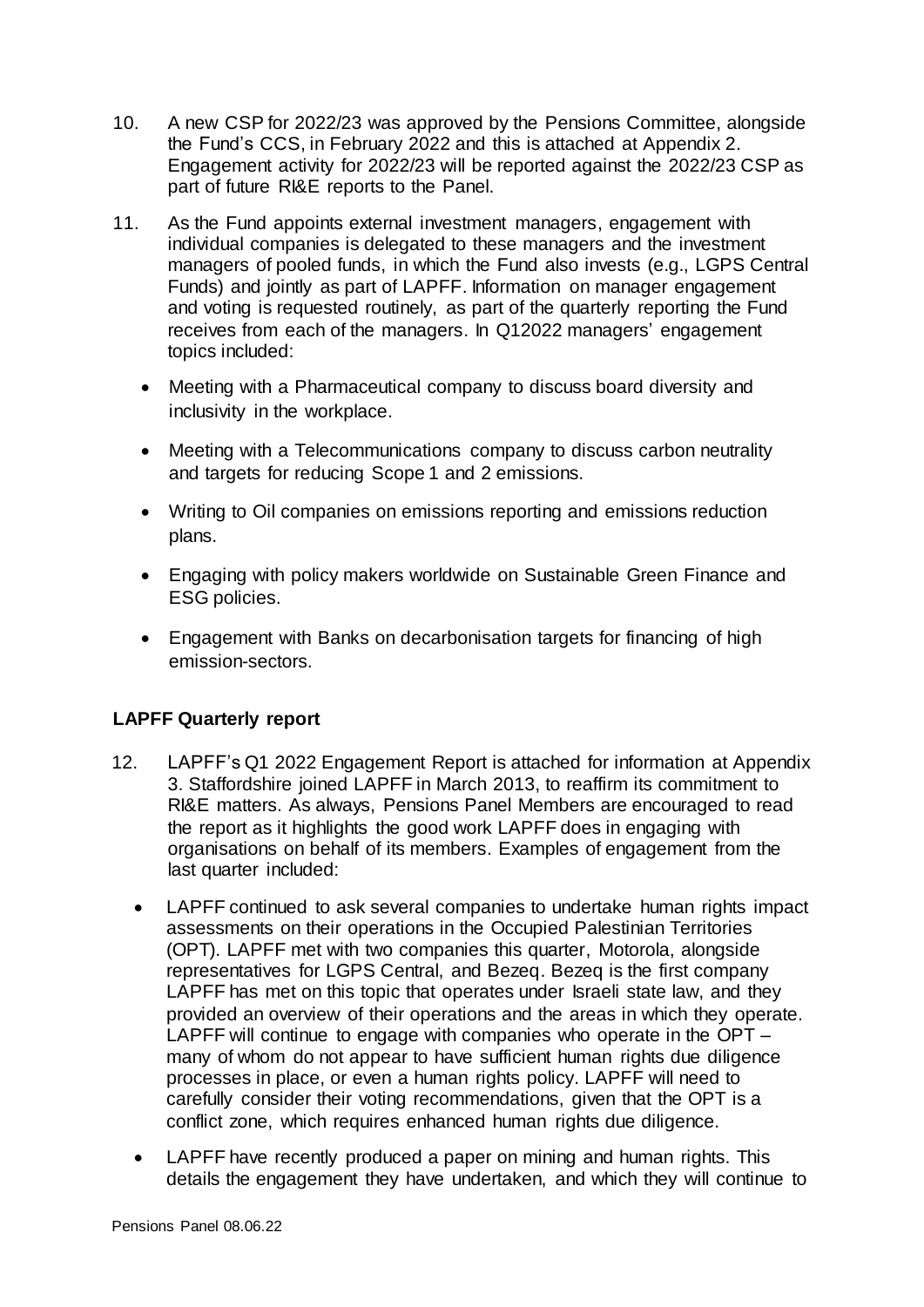do, working with mining companies and communities effected by their operations. These including those impacted by the Samarco tailings Dam collapse in Brazil and the destruction of the Juukan Gorge in Australia. Link to the full report: [LAPFF-Mining-and-Human-Rights-Report.pdf \(lapfforum.org\)](https://lapfforum.org/wp-content/uploads/2022/04/LAPFF-Mining-and-Human-Rights-Report.pdf)

## **LGPS Central Ltd Quarterly Stewardship Report Q1 2022**

- 13. The LGPS Central Ltd Annual Stewardship Report for 2021 is attached as Appendix 4. This report was produced instead of the usual Quarterly Stewardship Report in Q42021 and is a wider document which will also be used as evidence to support the Company's Statement of Compliance with the UK Stewardship Code.
- 14. The LGPS Central Ltd Quarterly Stewardship Report Q12022 is attached as Appendix 5. Again, Pensions Panel Members are encouraged to read these reports as they highlight the good work LGPS Central and its appointed voting and engagement partners do, in engaging with organisations on behalf of its eight Partner Funds.

## **Quarterly voting summary**

15. The Fund receives quarterly updates from its investment managers on details of votes cast on corporate resolutions. The following table summarises the voting activity of the Fund's investment managers in Q1 2022.

|                                                        | <b>Total</b><br>resolutions | <b>Vote with</b><br>management | <b>Votes against</b><br>management | <b>Abstain</b> |
|--------------------------------------------------------|-----------------------------|--------------------------------|------------------------------------|----------------|
| <b>Impax</b>                                           | 93                          | 86                             |                                    | 0              |
| <b>JP Morgan</b>                                       | 247                         | 235                            | 11                                 |                |
| Longview                                               | 51                          | 49                             | $\overline{2}$                     | 0              |
| <b>Legal &amp; General</b>                             | 67,550                      | 55,151                         | 11,678                             | 721            |
| <b>LGPS Central - Global</b><br><b>Equity Fund</b>     | 359                         | 320                            | 0                                  | 39             |
| <b>LGPS Central- Global</b><br><b>Multifactor Fund</b> | 2,295                       | 1,956                          | 282                                | 57             |

## **Investment Manager Voting Activity Q1 2022**

# **John Tradewell Director for Corporate Services**

Contact: Melanie Stokes, Assistant Director for Treasury & Pensions Helen Wilson, Investment Accountant Telephone No.: (01785) 276330 / 895411

\_\_\_\_\_\_\_\_\_\_\_\_\_\_\_\_\_\_\_\_\_\_\_\_\_\_\_\_\_\_\_\_\_\_\_\_\_\_\_\_\_\_\_\_\_\_\_\_\_\_\_\_\_\_\_\_\_\_\_\_